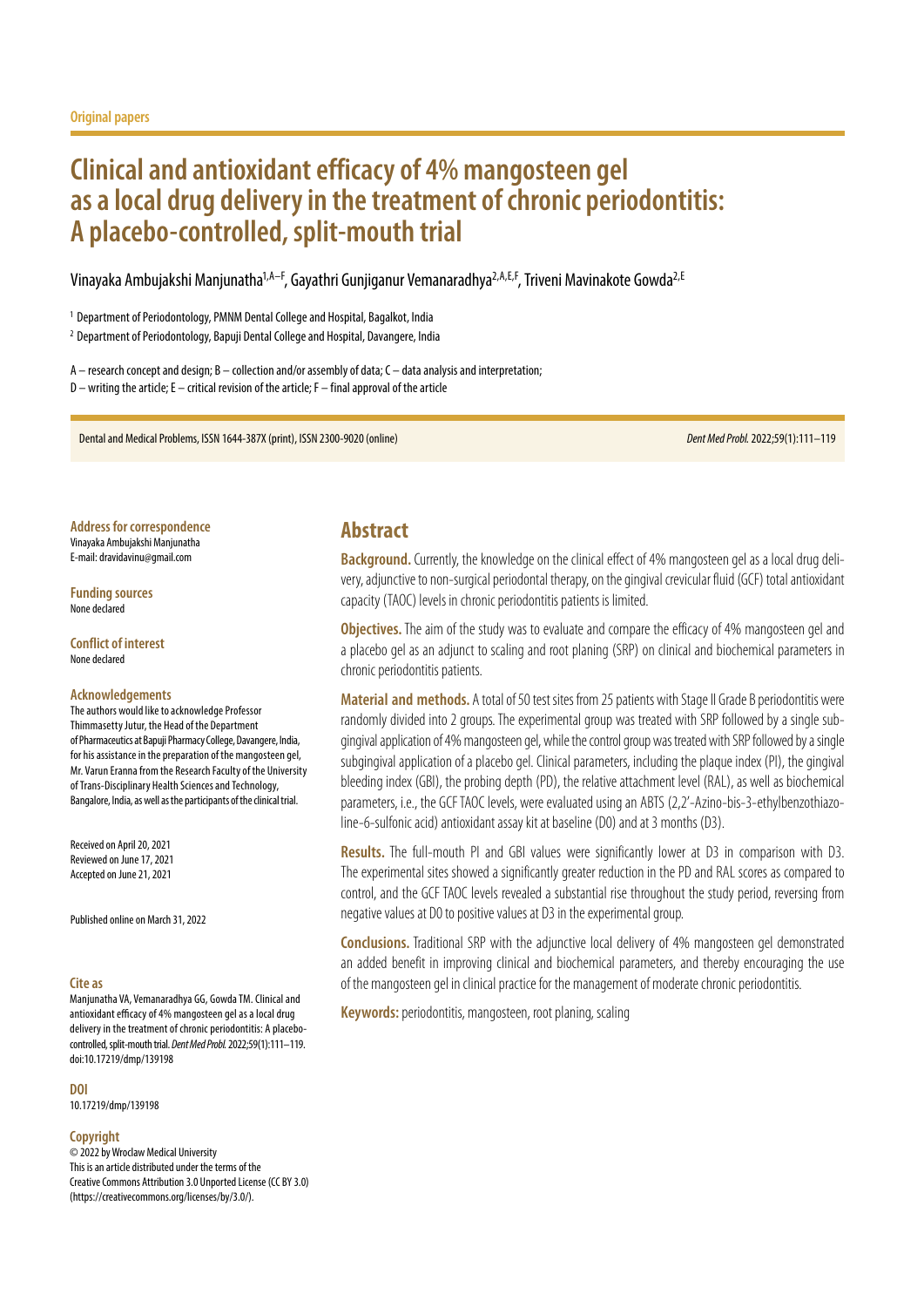# **Introduction**

One of the primary etiological factors for periodontitis is a microbial shift, which is always associated with a reduction in the number of beneficial symbionts and/or a rise in the number of pathogenic microorganisms in the ecosystem of the subgingival biofilm.<sup>1</sup> These pathogens disrupt the interaction between the host and the oral microbiome, eventually favoring the onset and progression of periodontal disease. Various cytokines, such as interleukin 8 (IL-8) and tumor necrosis factor alpha (TNF-α), are produced by pathogenic Gram-negative, anaerobic or facultative bacteria within the subgingival biofilm, further causing a surge in polymorphonucleocyte (PMN) activity as part of the primary immune response. $1,2$ 

Polymorphonucleocytes fight against microbes through the release of enzymes that are involved in the breakdown of proteins into smaller polypeptides or amino acids (proteolysis), as well as free radicals or reactive oxygen species (ROS) by an aerophilous surge. In order to maintain a homeostatic environment or to suppress the pathogenicity of microorganisms, ROS are detoxified and modified by the antioxidant system to form less reactive species. $1-3$ 

The traditional non-surgical periodontal therapy includes mechanical debridement by scaling and root planing (SRP). However, the efficacy of this treatment is limited due to inaccessibility in areas such as furcations, grooves, concavities, and deep periodontal pockets. $3-5$ 

To overcome this limitation, the local drug delivery (LDD) has been introduced. It has gained a lot of popularity due to certain advantages, such as a high and sustained local concentration of the drug without applying large doses, thus minimizing toxicity in comparison with systemic therapy.6 Although various agents are being utilized as LDD, the need for more biocompatible and economical agents has consistently inspired clinicians to move toward herbal substances.

Pharmacologically active phytochemicals obtained from plants have been widely identified as useful aids for the prevention, treatment and maintenance therapy of periodontal disease.7 *Garcinia mangostana*, commonly referred to as mangosteen, also known as "the queen of fruits", belongs to the *Guttiferae* family. It contains diverse bioactive compounds, such as camphene, garcinones A, B and C, sesquiterpenoids, gartanin, and tannins. The significant characteristics of mangosteen include antioxidant, antimicrobial and anti-inflammatory properties. $8-12$ 

The LLD of the mangosteen gel following SRP has been shown to result in large decreases in the probing depth (PD), gingival index (GI) and gingival bleeding index (GBI) values, as well as improvement in clinical epithelial attachment in chronic periodontitis patients. $9-12$ 

Total antioxidant capacity (TAOC) is the degree of the magnitude of free radicals rummaged by a test solution, expressed as percentage and used to gauge the antioxidant capacity of a biological medium, like saliva, serum and gingival crevicular fluid (GCF).<sup>1,2</sup>

Gingival crevicular fluid is considered the most appropriate medium for investigating inflammatory biomarkers to evaluate oxidative stress in the supporting tissues of the periodontium.1,2,13 Previous studies have shown improvement in the periodontal status and the GCF TAOC levels in adult periodontitis patients, following non-surgical periodontal therapy alone.13 So far, only the antimicrobial potential of the mangosteen pericarp gel has been explicitly assessed, but its antioxidant impact in the treatment of chronic periodontitis has not been estimated. Hence, the aim of this study was to evaluate and compare the efficacy of the LDD of 4% mangosteen gel as an adjunct to nonsurgical periodontal therapy on the GCF TAOC levels and clinical parameters in patients with chronic periodontitis.

# **Material and methods**

## **Preliminary plan and moral statement**

This clinico-biochemical study was carried out as a prospective, double-blinded, randomized, controlled, split-mouth trial. It was approved by the institutional review board (IRB) at Bapuji Dental College and Hospital, Davangere, India (No. BDCH/Exam 467/2018–2019). The study was performed in compliance with the ethical standards established by the World Medical Association (WMA) in the Declaration of Helsinki. Each patient was given a detailed verbal and written description of the study, and a signed consent form was obtained. The flow chart of the study design is presented in Fig. 1.

The split-mouth design and randomization were used in the present study to avoid inter-subject variability and bias. The selection of the test sites for both groups was also standardized at baseline to ensure reliable results.

# **Inclusion and exclusion criteria13**

The patients were designated from the ambulatory care unit, Department of Periodontology, Bapuji Dental College and Hospital, according to the 2017 World Workshop on the Classification of Periodontal and Peri-Implant Diseases and Conditions. Patients within the age range of 35–60 years for both genders, with Stage II Grade B periodontitis (moderate periodontitis) were included. Patients having a minimum of 2 sites with  $PD \le 5$  mm and clinical attachment loss (CAL)  $\leq 4$  mm with horizontal bone loss at 2 different quadrants, and requiring non-surgical treatment were considered as eligible for the study.

Patients with habits, like smoking, tobacco chewing or alcohol consumption, having uncontrolled diabetes, hypertension or immunocompromised conditions, pregnant women or lactating mothers, non-compliant or physically challenged people, and those who were not able to maintain oral hygiene or be followed up at a recall visit were excluded from the study.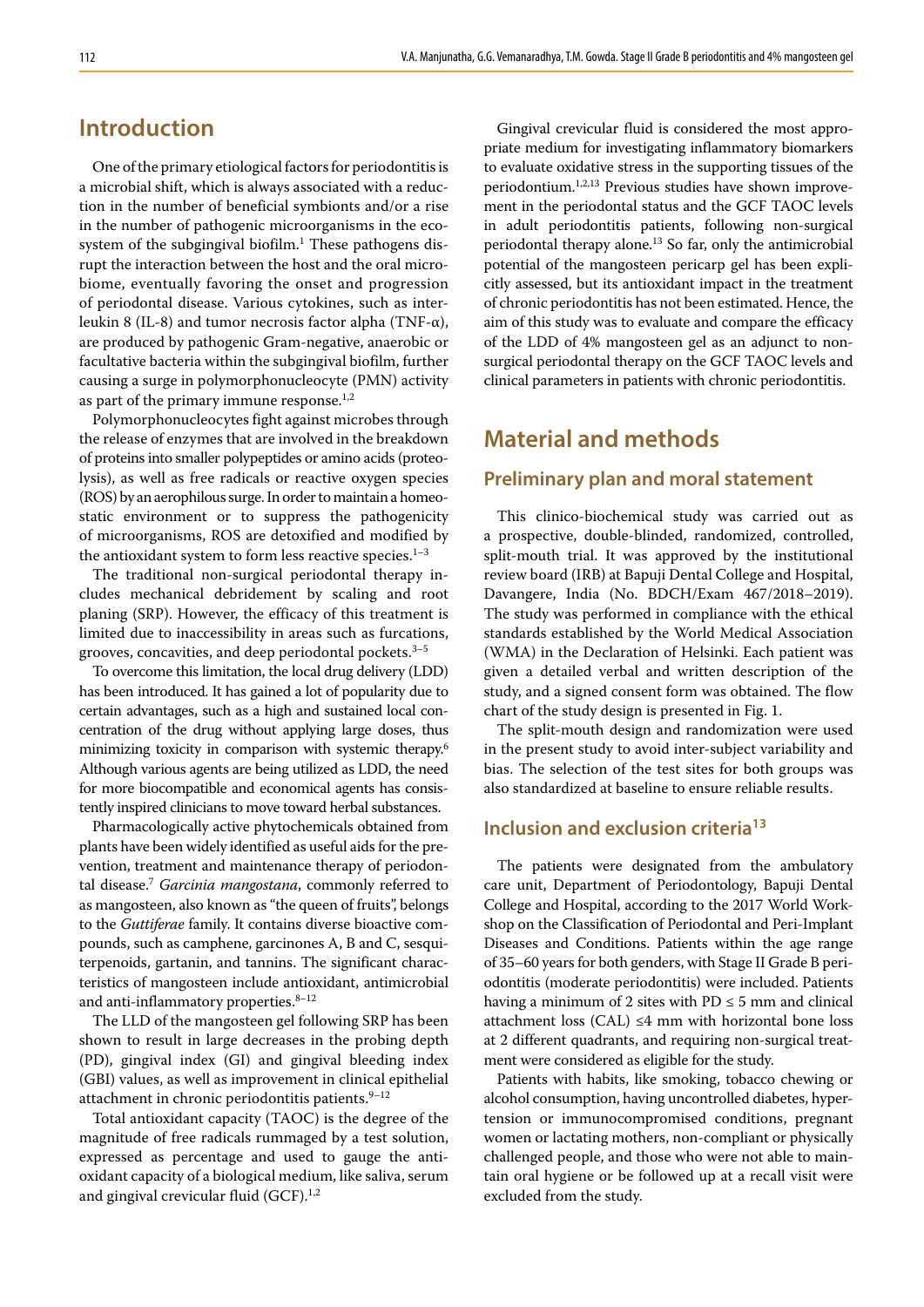

Fig. 1. Study design

SRP – scaling and root planing; PI – plaque index; GBI – gingival bleeding index; PD – probing depth; CAL – clinical attachment loss; RAL – relative attachment level; GCF – gingival crevicular fluid; LDD – local drug delivery.

# **Sample size calculation**<sup>14</sup>

The sample size was calculated using the following equation (Equation 1):

$$
N = \left[\frac{Z_1 - \alpha/2 + Z_1 - \beta}{\mu_A - \mu_B}\right]^2
$$
 (1)

where: *N* – sample size;  $Z_1$  – Z-value;  $\alpha$  – level of significance;  $β$  – level of power;

 $\mu_A-\mu_B$  – mean difference between the samples.

As per the calculation, at least 40 sites were needed to provide a power of 80% and to detect differences in the mean PD values between 2 study groups by the end of a 3-month period. A total of 50 sites were recruited to compensate for a 20% dropout rate.

### **Estimation of clinical parameters**

Following the initial screening, supragingival fullmouth SRP was performed in all patients. After 2 weeks, only 25 patients who fulfilled the inclusion and exclusion criteria, with the full-mouth PI and GBI values ≤25% were selected. Both at baseline (D0) and at 3 months after treatment (D3), the  $PI<sub>1</sub><sup>15</sup> GBI<sub>1</sub><sup>16</sup> PD$ , and RAL values were recorded, and GCF samples were collected for the evaluation of the TAOC levels by a blinded examiner.

### **Randomization**

The selected 50 sites from 25 patients were randomly assigned by means of the Research Randomizer software, v. 2.0 ([https://www.randomizer.org/\)](https://www.randomizer.org/).

#### **Groups**

The selected sites for each group were managed with the allocated treatment plan by a qualified clinician. The control group sites were treated with SRP followed by a single application of the placebo gel. The experimental group sites were treated with SRP followed by a single application of 4% mangosteen gel.

# **Preparation of 4%** *Garcinia mangostana* **gel and the placebo gel**

Pure mangosteen powder was obtained from Tamil Nadu Agricultural University, Coimbatore, India. The 4% mangosteen gel was made in the proportions presented by Rassameemasmaung et al.<sup>11</sup>

The concentration of the gel was adjusted according to the data obtained from a study by Mahendra et al.<sup>9</sup> A homogenizer was used for homogenizing all ingredients to produce the gel (Fig. 2). The placebo gel was prepared in the same manner, excluding the active ingredient (the mangosteen powder) and maintaining the same physical properties, such as color and taste (Fig. 3). Both 4% mangosteen gel and the placebo gel were preserved at 4°C during the course of the study.9

# **Collection of GCF samples13**

After isolating the designated teeth, a standardized measure of 5 μL GCF from each test site was collected by placing calibrated, black color-coded 1–5-microliter volumetric microcapillary pipettes (Sigma-Aldrich, Burlington, USA) with the use of the extracrevicular (unstimulated) method. The collected GCF samples were moved to sterile Eppendorf tubes with 50 μL of alkaline phosphate buffered saline (PBS) and tagged according to the tooth number assigned to the chosen test group. Then, they were sealed firmly and immediately transported to the research laboratory, where they were stored at −80°C till the time of assay.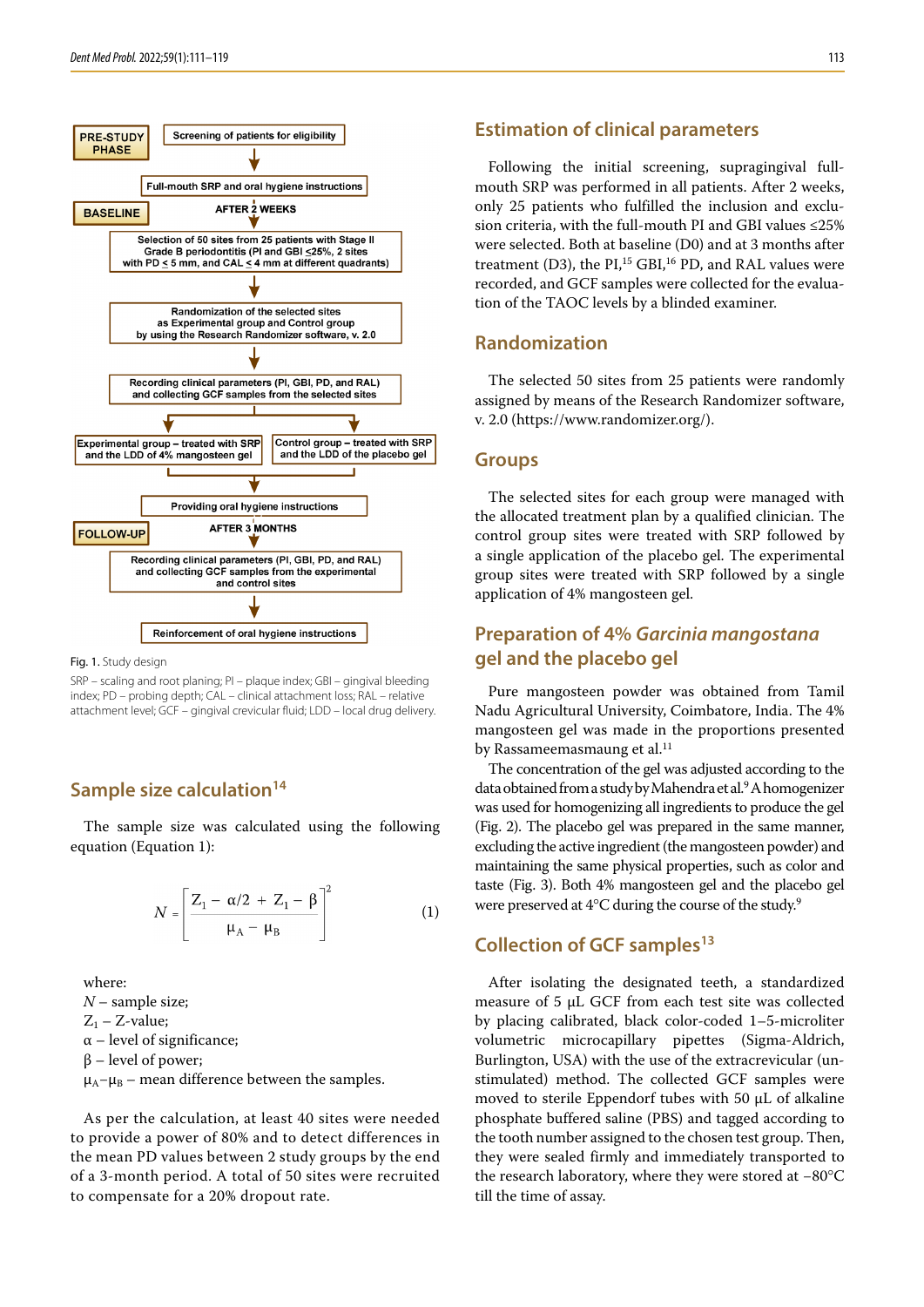

Fig. 2. Ingredients for the preparation of 4% mangosteen gel



Fig. 3. Ingredients for the preparation of the placebo gel

# **Scaling and root planing protocol<sup>13</sup>**

All the selected patients underwent thorough subgingival SRP with the use of ultrasonic scalers (Woodpecker India, New Delhi, India). Root planing was conducted using either 4R/4L or 2R/2L Columbia universal curettes (Hu-Friedy, Chicago, USA).

# **Intracrevicular administration of 4% mangosteen gel and the placebo gel**

For standardization, both 4% mangosteen gel (4 g/100 mL) and the placebo gel were loaded into a hypodermic syringe with a 24-gauge angulated blunt needle and delivered to the experimental and control sites, respectively.

The tip of the needle was slowly slid over the tooth surface down to the base of the pocket, and the allocated gel was injected into the deepest part of the pocket at both experimental and control sites. While extruding the material, the needle was gradually withdrawn till it reached the upper portion of the pocket and the excess gel was removed. The selected sites were sealed with a periodontal dressing to prevent the ingress of oral fluids, which was then removed after 1 week.<sup>13,17</sup>

# **Biochemical evaluation**

An ABTS (2,2'-Azino-bis-3-ethylbenzothiazoline-6-sulfonic acid) antioxidant assay kit (Zen-Bio Inc., Durham, USA) was used to determine the GCF TAOC levels at the selected sites. The collected GCF samples were added to the wells of microtiter-coated plates with a pipette. The plates were sealed and incubated for 2 h at room temperature (18–25°C). The reagents were added as per the manufacturer's instructions. Color development was monitored every 5 min. Positive wells turned blue in color. The determination of optical density in each well was performed using a microplate reader (Molecular Devices, San Jose, USA) at an absorbance of 405 nm.

## **Statistical analysis**

The data obtained from the clinical and biochemical evaluation is presented as mean and standard deviation (*M* ±*SD*). The PI, GBI, PD, and RAL parameters were analyzed using Student's *t* test, one-way analysis of variance (ANOVA) and Šidák's post hoc test for pairwise comparisons. The GCF TAOC levels were analyzed using the Mann–Whitney *U* test for pairwise comparisons, Student's *t* test and the Kruskal–Wallis test. For all tests,  $p \leq 0.001$  was considered statistically significant.

# **Results**

# **Clinical parameters**

A significant reduction ( $p \leq 0.001$ ) was observed in the PI, GBI (Fig. 4 and Fig. 5, respectively), PD, and RAL (Tables 1,2) scores in both groups at D3 as compared to D0.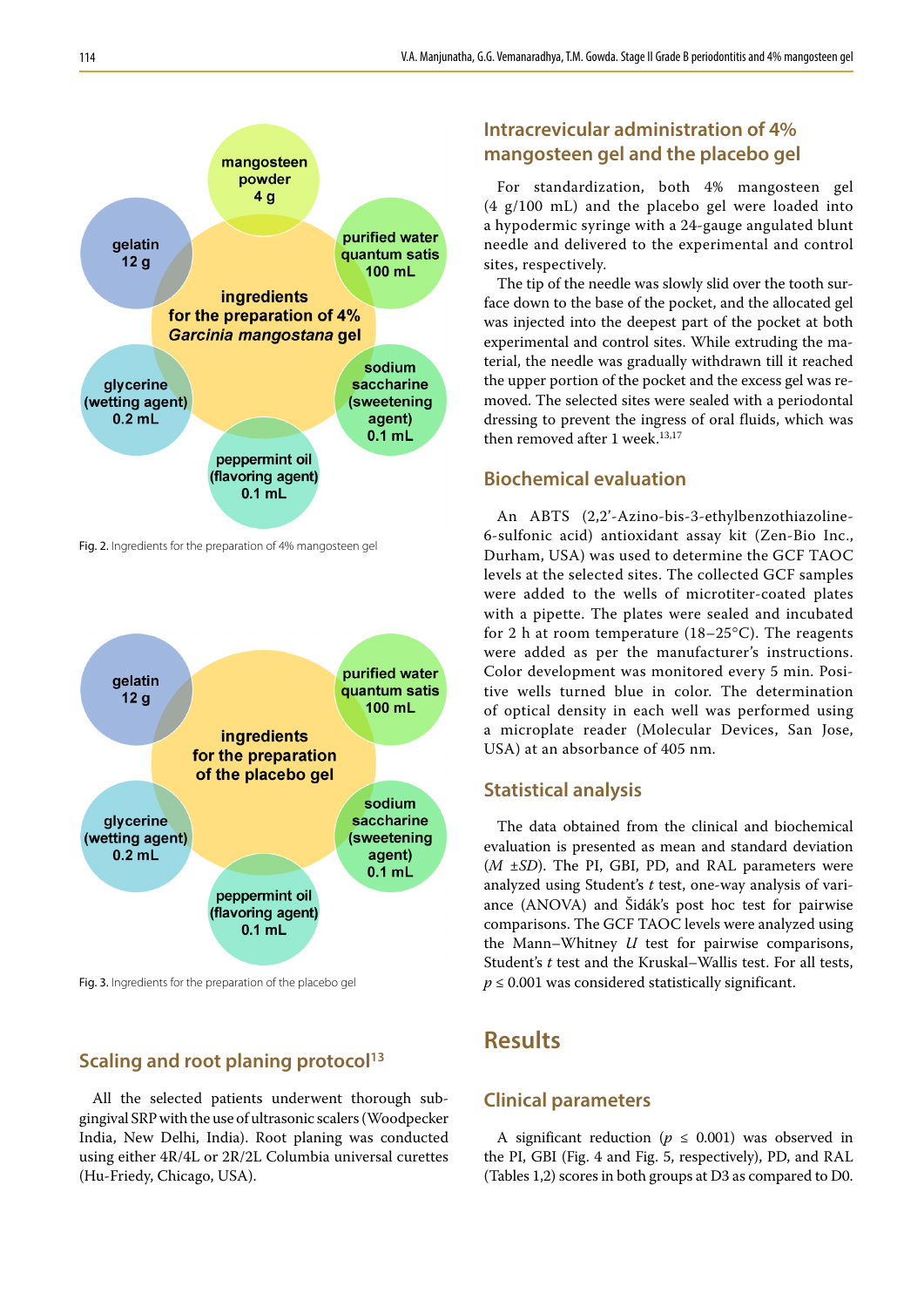





Fig. 5. Comparison of the mean gingival bleeding index (GBI) scores at baseline (D0) and at 3 months post-treatment (D3)

#### **Probing depth (PD)**

#### Intragroup comparison of the PD scores at D0 and D3 in the control and experimental groups

In the control group, the mean PD score at D0 was 5.630 ±0.928 mm, and then it decreased to 4.200 ±0.887 mm at D3. The difference between the pre- and post-treatment mean PD scores was 1.430 ±0.041 mm (*p* < 0.001;  $f = 0.790$ .

In the experimental group, the mean PD score at D0 was 5.730 ±0.828 mm, which was reduced to 2.870 ±0.900 mm after treatment at D3. The difference between the preand post-treatment mean PD scores was 2.860 ±0.072 mm (*p* < 0.001; *f* = 1.350) (Table 1).

### Intergroup comparison of the PD scores at D0 and D3 in the control and experimental groups

At D0, the mean PD score was lower in the control group (5.630  $\pm$ 0.928 mm) than in the experimental group (5.730 ±0.828 mm). The difference in the mean PD scores between the control and experimental sites was −0.100 ±0.100 mm, which was not statistically significant. At D3, the mean PD score was higher in the control group (4.200 ±0.887 mm) as compared to the experimental group (2.870 ±0.900 mm). The difference in the mean PD scores between the control and experimental sites was 1.330 ±0.013 mm (*p* < 0.001) (Table 2).

| Table 1. Comparison of the probing depth (PD), the relative attachment level (RAL) and the gingival crevicular fluid (GCF) total antioxidant capacity (TAOC) |  |
|--------------------------------------------------------------------------------------------------------------------------------------------------------------|--|
| levels between baseline (D0) and 3 months (D3) for both the control and experimental sites                                                                   |  |

| Parameter                             |                    |                    | <b>Control sites</b> |                              |                      | <b>Experimental sites</b> |                 |                    |                         |                                             |  |
|---------------------------------------|--------------------|--------------------|----------------------|------------------------------|----------------------|---------------------------|-----------------|--------------------|-------------------------|---------------------------------------------|--|
|                                       | D <sub>0</sub>     | D <sub>3</sub>     | D3 vs. $D0^+$        | <i>p</i> -value <sup>#</sup> | f-value <sup>†</sup> | D <sub>0</sub>            | D <sub>3</sub>  | D3 vs. $DO++$      | $p$ -value <sup>#</sup> | $f$ -value <sup><math>\dagger</math>†</sup> |  |
| PD<br>[mm]                            | 5.630<br>±0.928    | 4.200<br>±0.887    | 1.430<br>±0.041      | $< 0.001*$                   | 0.790                | 5.730<br>±0.828           | 2.870<br>±0.900 | 2.860<br>±0.072    | $< 0.001*$              | .350                                        |  |
| RAL<br>[mm]                           | 7.630<br>±1.351    | 6.730<br>±1.112    | 0.900<br>±0.239      | $< 0.001*$                   | 1.000                | 8.030<br>±1.098           | 5.930<br>±1.230 | 2.100<br>±0.132    | $< 0.001*$              | 2.340                                       |  |
| <b>GCF TAOC</b><br>level<br>$[\mu M]$ | $-0.294$<br>±0.901 | $-0.178$<br>±0.145 | $-0.116$<br>±0.756   | >0.001                       | 41.261               | $-0.374$<br>±0.215        | 0.041<br>±0.200 | $-0.415$<br>±0.015 | $< 0.001*$              | 41.641                                      |  |

Data presented as mean ± standard deviation (*M* ±*SD*). <sup>‡</sup> Šidák's post hoc test; <sup>‡†</sup> Mann–Whitney *U* test; <sup>#</sup> Student's *t* test; † ANOVA; <sup>††</sup> Kruskal–Wallis test; \* statistically significant.

Table 2. Comparison of the probing depth (PD), the relative attachment level (RAL) and the gingival crevicular fluid (GCF) total antioxidant capacity (TAOC) levels between the control and experimental sites at both baseline (D0) and 3 months (D3)

| Time of<br>assessment | <b>PD</b><br>[mm] |                       |                                             |            | <b>RAL</b><br>[mm] |                       |                                             |            | <b>GCF TAOC level</b><br>[ $\mu$ M] |                                                                               |                    |            |
|-----------------------|-------------------|-----------------------|---------------------------------------------|------------|--------------------|-----------------------|---------------------------------------------|------------|-------------------------------------|-------------------------------------------------------------------------------|--------------------|------------|
|                       | control<br>sites  | experimental<br>sites | D3 vs. $D0^{\ddagger}$ p-value <sup>#</sup> |            | control<br>sites   | experimental<br>sites | D3 vs. $D0^{\ddagger}$ p-value <sup>#</sup> |            | control<br>sites                    | experimental $\vert$ D3 vs. D0 <sup>‡‡</sup> $p$ -value <sup>#</sup><br>sites |                    |            |
| D <sub>0</sub>        | 5.630<br>±0.928   | 5.730<br>±0.828       | $-0.100$<br>±0.100                          | >0.001     | 7.630<br>±1.351    | 8.030<br>±1.098       | $-0.400$<br>±0.253                          | >0.001     | $-0.294$<br>±0.901                  | $-0.374$<br>±0.215                                                            | 0.080<br>±0.686    | $< 0.001*$ |
| D3                    | 4.200<br>±0.887   | 2.870<br>$\pm 0.900$  | 1.330<br>±0.013                             | $< 0.001*$ | 6.730<br>±1.112    | 5.930<br>±1.230       | 0.800<br>±0.118                             | $< 0.001*$ | $-0.178$<br>±0.145                  | 0.041<br>±0.200                                                               | $-0.219$<br>±0.055 | $< 0.001*$ |

Data presented as *M* ±SD. <sup>‡</sup> Šidák's post hoc test; <sup>‡‡</sup> Mann–Whitney U test; <sup>#</sup> Student's t test; \* statistically significant.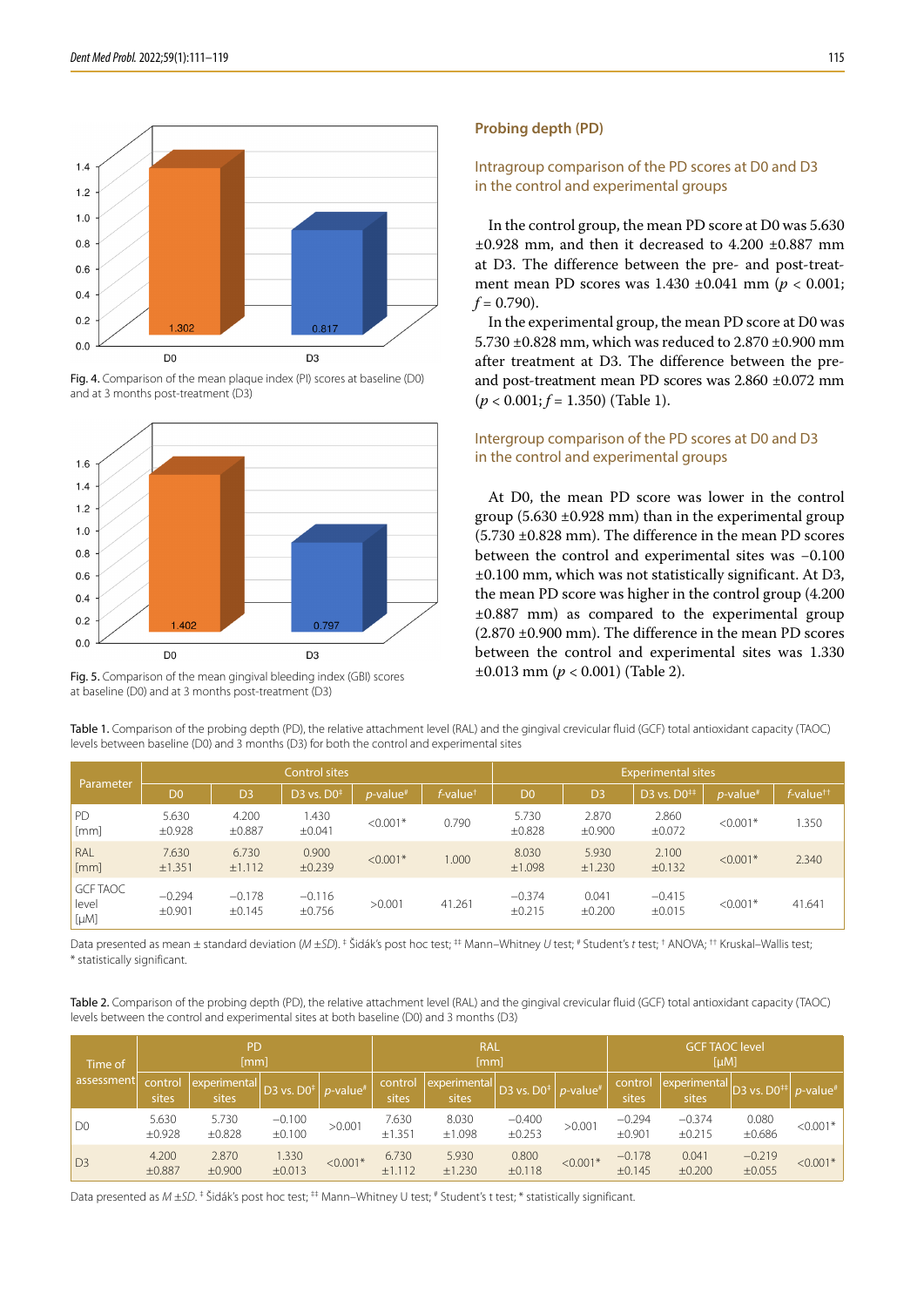#### **Relative attachment level (RAL)**

#### Intragroup comparison of the RAL scores at D0 and D3 in the control and experimental groups

In the control group, the mean RAL score at D0 was 7.630  $\pm 1.351$  mm, and then it decreased to  $6.730 \pm 1.112$  mm at D3. The difference between the pre- and post-treatment mean RAL scores was 0.900 ±0.239 mm (*p* < 0.001; *f* = 1.000).

In the experimental group, the mean RAL score at D0 was 8.030 ±1.098 mm, which was reduced to 5.930 ±1.230 mm after treatment at D3. The difference between the preand post-treatment mean RAL scores was 2.100 ±0.132 mm (*p* < 0.001; *f* = 2.340) (Table 1).

### Intergroup comparison of the RAL scores at D0 and D3 in the control and experimental groups

At D0, the mean RAL score was lower in the control group (7.630  $\pm$ 1.351 mm) than in the experimental group (8.030 ±1.098 mm). The difference in the mean RAL scores between the control and experimental sites was −0.400 ±0.253 mm, which was not statistically significant. At D3, the mean RAL score was higher in the control group  $(6.730 \pm 1.112 \text{ mm})$  as compared to the experimental group  $(5.930 \pm 1.230 \text{ mm})$ . The difference in the mean RAL scores between the control and experimental sites was 0.800 ±0.118 (*p* < 0.001) (Table 2).

The intra-examiner reliability was checked using Cohen's kappa coefficient, which amounted to 0.82, indicating good precision and agreement.

### **Biochemical parameters**

### **Gingival crevicular fluid (GCF) total antioxidant capacity (TAOC) level**

#### Intragroup comparison of the GCF TAOC levels at D0 and D3 in the control and experimental groups

In the control group, the mean GCF TAOC level at D0 was −0.294 ±0.901 μM, and then it increased to −0.178 ±0.145 μM at D3. The difference between the pre- and post-treatment mean GCF TAOC levels was −0.116 ±0.756 μM, which was not statistically significant.

In the experimental group, the mean GCF TAOC level at D0 was −0.374 ±0.215 μM, which rose to 0.041 ±0.200 μM after treatment at D3. The difference between the pre- and post-treatment mean GCF TAOC levels was −0.415 ±0.015 μM (*p* < 0.001; *f* = 41.641) (Table 1).

### Intergroup comparison of the GCF TAOC levels at D0 and D3 in the control and experimental groups

At D0, the mean GCF TAOC level was found to be higher in the control group (−0.294 ±0.901 μM) than in the experimental group  $(-0.374 \pm 0.215 \mu M)$ . The difference in the mean GCF TAOC levels between the control and experimental sites was  $0.080 \pm 0.686$   $\mu$ M  $(p < 0.001)$ . At D3, the mean GCF TAOC level was lower in the control group (−0.178 ±0.145 μM) as compared to the experimental group  $(0.041 \pm 0.200 \mu M)$ . The difference in the mean GCF TAOC levels between the control and experimental sites was −0.219  $±0.055$  μM (*p* < 0.001) (Table 2).

# **Correlation between clinical parameters and GCF TAOC levels**

At 3-month follow-up, a significant positive correlation was observed between the GCF TAOC levels and one of the clinical parameters (RAL) in the experimental group (the 4% mangosteen gel group) when compared to the control group (the placebo gel group) (Fig. 6).



Fig. 6. Positive correlation between relative attachment level (RAL) and the gingival crevicular fluid (GCF) total antioxidant capacity (TAOC) level

# **Discussion**

The authors of the present study hypothesized that the LDD of 4% mangosteen gel as an adjunct to SRP would show superior outcomes as compared to SRP with the placebo gel in terms of clinical efficacy and antioxidant potential, which is essential in the management of periodontitis patients. Differences in the study outcomes between the experimental and control groups were found to be statistically significant, with the 4% mangosteen gel group exhibiting better performance. Thus, the formulated hypothesis was confirmed. The adjunctive use of a subgingival LDD with gel formulations for the management of periodontitis have been highly popularized due to their less invasiveness and their ability to access deep-seated sites, such as furcations and invaginations.<sup>13,18</sup>

Recently, different vegetative antimicrobials have acquired extraordinary significance in the arena of preventive periodontics, as they have no aftereffects. $9-11$  Thus, they are being extensively used as an unconventional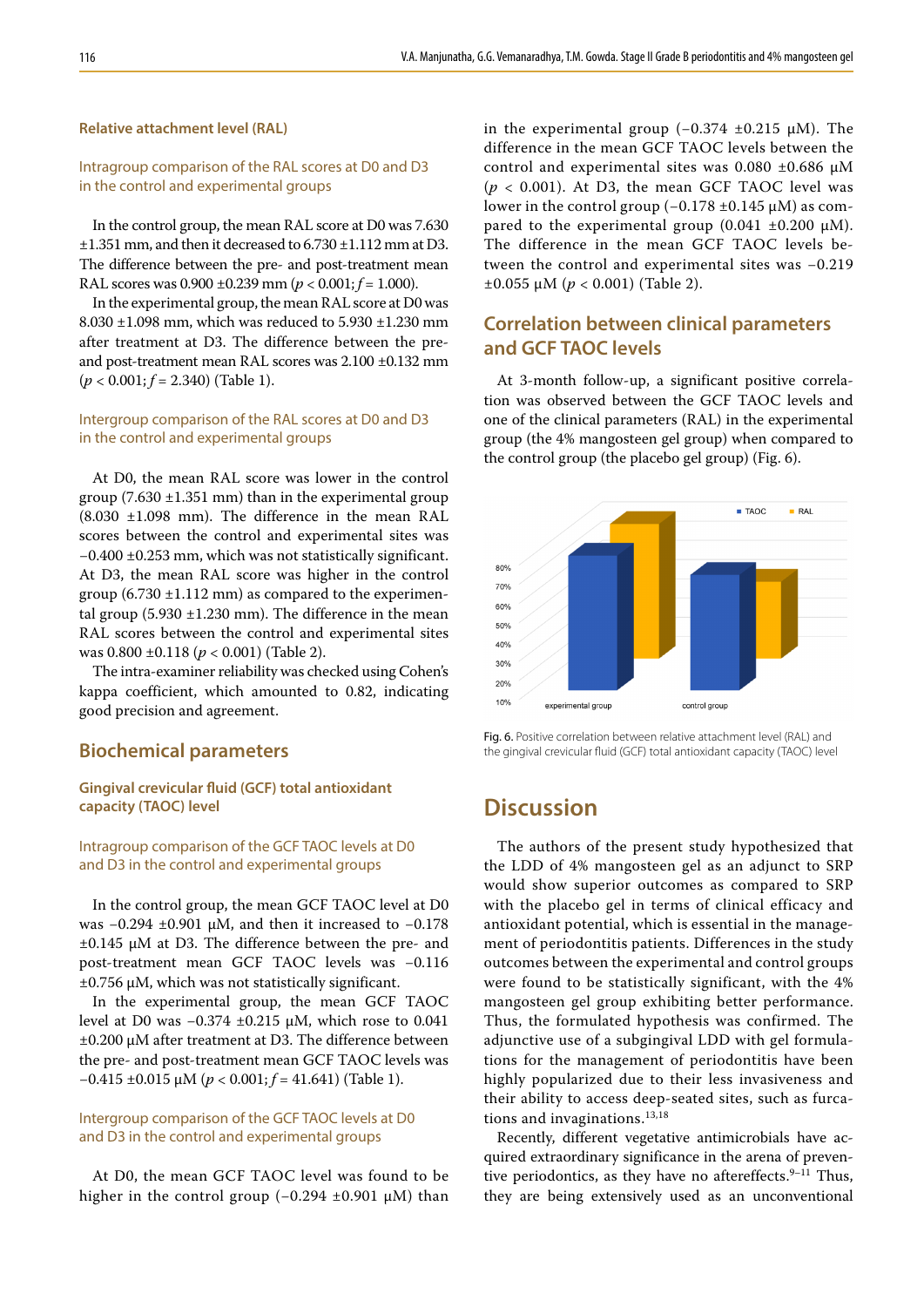alternative to systemic antimicrobials, which have disadvantages, like hypersensitivity reactions, gastrointestinal intolerance and the development of bacterial resistance.19,20 These downsides can be evaded with the local application of antimicrobial medications in the subgingival environment, achieving an adequate concentration of the drug for a longer duration of time.<sup>21</sup> The adjunctive use of an antimicrobial LDD has been observed to produce a superior effect, with a decrease in PD and gingival inflammation.<sup>18</sup>

Mangosteen is a marvelous fruit; its pericarp is commonly utilized in the Middle East for the therapy of diarrhea, and skin and chronic wound infections.7 Since ancient times, this natural product has been a fundamental element in Chinese medicine and Ayurveda.<sup>22</sup> It appears to have antifungal, anticytotoxic, antiviral, antibacterial, antihistamine, antioxidant, and antiinflammatory properties. $8-10$  The leaves and bark of the mangosteen tree are utilized to produce chewing sticks as an astringent in oral care in some African nations.<sup>23</sup> The mangosteen pericarp extract has exhibited antibacterial properties against numerous pathogenic microbes.24–27 Previous studies have indicated that the mangosteen pericarp extract is effective against *Streptococcus mutans* at a minimum inhibitory concentration (MIC) – the lowest concentration of a chemical substance (usually a drug) that prevents bacteria from growing significantly – of 0.625  $\mu$ g/mL.<sup>11</sup>

Its active components are xanthone derivatives, such as α-, β- and γ-mangostin, gartinin, and 1- and 3-isomangostin. Among these, α-mangostin has the strongest antibacterial effect.<sup>28</sup> Studies have also demonstrated that the mangosteen extract has low toxicity when applied topically.29,30 Alpha-mangostin, when administered orally to rats at a high dose (1.5 g/kg body weight) to test its hepatotoxicity, demonstrated a lowered serum glutamate pyruvate transferase activity for a period of 12 h, indicative of its safety with a topical application.<sup>31</sup>

The ethanolic extract (80%) from the pericarp of mangosteen inhibited the growth of *Porphyromonas gingivalis (P. gingivalis)*, the main periodontopathic bacteria, at a MIC of 3.91 mg/mL<sup>8,9</sup> and showed positive results in the reduction of clinical inflammation in chronic periodontitis patients with a dosage of 4% mangosteen gel.<sup>10</sup> Hence, the preparation of 4% mangosteen gel preparation was considered in the present study.

Total antioxidant capacity is an important biochemical marker in determining the cumulative action of antioxidants present in body fluids.<sup>1,2,18</sup> The extracrevicular (unstimulated) method with the aid of microcapillary pipettes was used for GCF sampling in an attempt to minimize trauma to the gingival tissues,  $13,32$  preventing bleeding and the contamination of the GCF sample.

At the end of the 3-month study, both groups showed a statistically significant reduction in PI, GBI, PD, and RAL. This may be attributed to the thorough removal of local factors during the pre-study phase, and the selection of patients with PI and GBI <25%, along with the reinforcement of oral hygiene instructions at baseline.

The full-mouth PI scores reflect the oral hygiene status of individual patients. The significant reduction in the PI scores from D0 to D3 in the present study was similar to that observed by Mahendra et al.<sup>9</sup>

Bleeding associated with inflammation may be due to structural alterations in the vessel walls and environs, which results in increased capillary fragility and permeability, predisposing to bleeding upon probing.16 In our study, significant improvement in the GBI scores occurred at the end of the 3-month period. This improvement confirms the better oral hygiene status of the patients, prolonging the effect of the therapy, which is attributed to the Hawthorne effect.<sup>8-10</sup> The obtained results are in accordance with those of Rassameemasmaung et al., who showed a similar reduction in the GBI scores upon the application of 4% mangosteen gel.<sup>11</sup>

Similar to other studies, $8-10$  the experimental sites (the 4% mangosteen gel group) showed a greater reduction in the PD and RAL scores as compared to the control sites (the placebo gel group). The obtained results may be due to the resolution of gingival inflammation, causing the shrinkage and reattachment of the connective tissue fibers, along with the downregulation of inflammatory mediators, given the short duration of this study.<sup>13</sup>

Periodontal pathogens, such as *Aggregatibacter actinomycetemcomitans* or *P. gingivalis*, implicate oxidative stress, thus launching the production of free radicals and ROS in higher concentrations, which results in the destruction of the periodontal tissues, either by degrading the ground substance or by releasing collagenases and various inflammatory mediators.<sup>2,4,5</sup>

It is noteworthy that although both the study groups showed statistically significant increases in the GCF TAOC levels, a slightly greater increase in the mean GCF TAOC level was observed in the experimental group (the 4% mangosteen gel group) in comparison with the control group after 3 months. This may be due to the antioxidant effect of mangosteen, along with the scavenging of free radicals by the enzymatic mechanism of superoxide dismutase.<sup>33</sup>

At baseline, both groups demonstrated a statistically significant association between the GCF TAOC levels and changes in clinical parameters. This substantiates the assumption that cases of periodontal disease are associated with low GCF TAOC levels due to an increase in the level of ROS.12

A statistically significant positive correlation between RAL and the GCF TAOC levels was also observed in the experimental group (the 4% mangosteen gel group) at a 3-month follow-up. This is attributed to the direct effect of mangosteen on the upregulation of the GCF TAOC levels, which brought improvement in clinical parameters, hence proving its antioxidant potential.<sup>12</sup>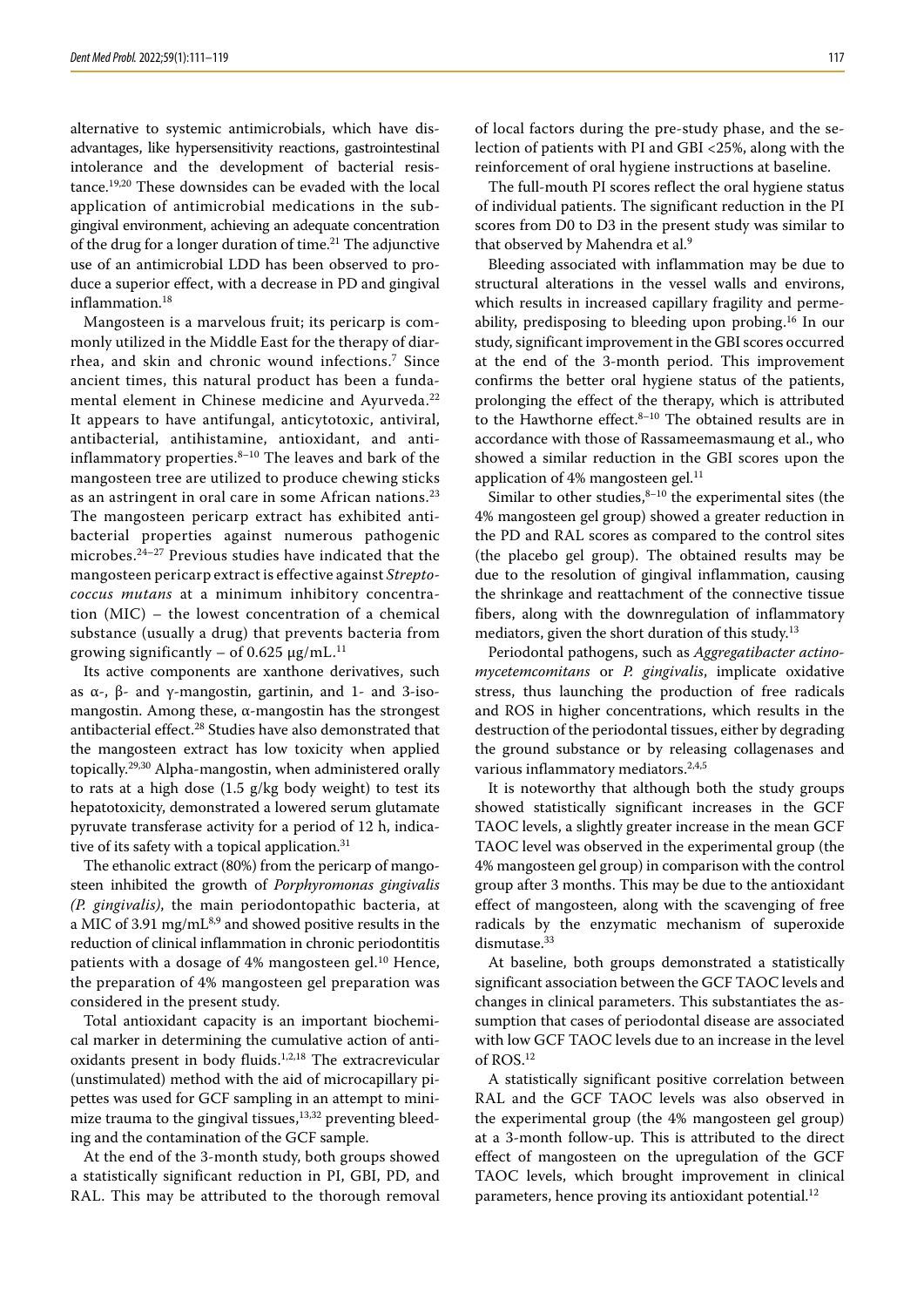This is the first clinical trial to compare the efficacy of both 4% mangosteen gel and a placebo gel as adjuncts to SRP by evaluating changes in clinical parameters and the GCF TAOC levels upon their subgingival LDD. However, the present study recruited a small number of patients who were followed up for only 3 months. Hence, further randomized, controlled clinical trials need to be considered with larger sample sizes and longer follow-up periods, employing different modes of LDD and greater concentrations of mangosteen, with various antioxidant biomarkers to obtain stronger outcomes.

# **Conclusions**

This clinic-biochemical trial demonstrated that the local delivery of 4% mangosteen gel into the periodontal pockets of chronic periodontitis patients significantly reduced the mean PI, GBI and PD scores, and gain in the RAL scores. It also demonstrated a significant increase in the GCF TAOC levels at the end of the 3-month period, proving the antioxidant efficacy of 4% mangosteen gel. This can provide a new direction in the field of periodontal therapy. However, long-term, multicenter, randomized, controlled clinical trials are required in order to further understand the clinical and microbiological profile of patients with chronic periodontitis after the application of mangosteen gel as LDD, and also to compare this treatment protocol with other established and clinically proven standard drugs.

### **Ethics approval and consent to participate**

The study was approved by the institutional review board (IRB) at Bapuji Dental College and Hospital, Davangere, India (No. BDCH/Exam 467/2018–2019). It was performed in compliance with the ethical standards established by the World Medical Association (WMA) in the Declaration of Helsinki. All participants provided written informed consent prior to the investigations.

# **Data availability**

The datasets generated and/or analyzed during the current study are available from the corresponding author on reasonable request.

# **Consent for publication**

Not applicable.

#### **ORCID iDs**

Vinayaka Ambujakshi Manjunatha https://orcid.org/0000-0002-1255-7944

Gayathri Gunijganur Vemanaradhya D

https://orcid.org/0000-0002-7791-4113

Triveni Mavinakote Gowda **I**https://orcid.org/0000-0003-3207-0137

#### **References**

- 1. Sharma A, Sharma S. Reactive oxygen species and antioxidants in periodontics: A review. *Int J Dent Clin*. 2011;3(2):44–47.
- 2. Dahiya P, Kamal R, Gupta R, Bhardwaj R, Chaudhary K, Kaur S. Reactive oxygen species in periodontitis. *J Indian Soc Periodontol*. 2013;17(4):411–416. doi:10.4103/0972-124X.118306
- 3. Mombelli A. Microbial colonization of the periodontal pocket and its significance for periodontal therapy. *Periodontol 2000*. 2018;76(1):85–96. doi:10.1111/prd.12147
- 4. Brittan JL, Sprague SV, Macdonald EL, Love RM, Jenkinson HF, West NX. In vivo model for microbial invasion of tooth root dentinal tubules. *J Appl Oral Sci*. 2016;24(2):126–135. doi:10.1590/1678- 775720150448
- 5. Colombo AV, Silva CM, Haffajee A, Vieira Colombo AP. Identification of oral bacteria associated with crevicular epithelial cells from chronic periodontitis lesions. *J Med Microbiol*. 2006;55(Pt 5):609–615. doi:10.1099/jmm.0.46417-0
- 6. Nair SC, Anoop KR. Intraperiodontal pocket: An ideal route for local antimicrobial drug delivery. *J Adv Pharm Technol Res*. 2012;3(1):9–15. doi:10.4103/2231-4040.93558
- 7. Lai PK, Roy J. Antimicrobial and chemopreventive properties of herbs and spices. *Curr Med Chem*. 2004;11(11):1451–1460. doi:10.2174/0929867043365107
- 8. Hendiani I, Hadidjah D, Susanto A, Setia Pribadi IM. Inhibitory and bactericidal power of mangosteen rind extract towards *Porphyromonas gingivalis* and *Actinobacillus actinomycetemcomitans* (laboratory test). *Padjadjaran J Dent*. 2016;28(2):75–80. doi:10.24198/pjd.vol28no2.13605
- 9. Mahendra J, Mahendra L, Svedha P, Cherukuri S, Romanos GE. Clinical and microbiological efficacy of 4% *Garcinia mangostana* L. pericarp gel as local drug delivery in the treatment of chronic periodontitis: A randomized, controlled clinical trial. *J Investig Clin Dent*. 2017;8(4). doi:10.1111/jicd.12262
- 10. Hendiani I, Hadidjah D, Susanto A, Setia Pribadi IM. The effectiveness of mangosteen rind extract as additional therapy on chronic periodontitis (clinical trials). *Padjadjaran J Dent*. 2017;29(1):64–70. doi:10.24198/pjd.vol29no1.12986
- 11. Rassameemasmaung S, Sirikulsathean A, Amornchat C, Maungmingsook P, Rojanapanthu P, Gritsanaphan W. Topical application of *Garcinia mangostana* L. pericarp gel as an adjunct to periodontal treatment. *Complement Ther Med*. 2008;16(5):262–267. doi:10.1016/j.ctim.2007.12.004
- 12. Torrungruang K, Vichienroj P, Chutimaworapan S. Antibacterial activity of mangosteen pericarp extract against cariogenic *Streptococcus mutans*. *CU Dent J*. 2007;30:1–10. [https://citeseerx.ist.psu.](https://citeseerx.ist.psu.edu/viewdoc/download?doi=10.1.1.908.2175&rep=rep1&type=pdf) [edu/viewdoc/download?doi=10.1.1.908.2175&rep=rep1&type=pdf](https://citeseerx.ist.psu.edu/viewdoc/download?doi=10.1.1.908.2175&rep=rep1&type=pdf). Accessed June 18, 2021.
- 13. Hrishi TS, Menon SK, Kundapur PP, Gupta S. Comparative evaluation of GCF total antioxidant capacity in chronic periodontitis patients before and after non-surgical periodontal therapy. *Int J Dent Res Dev*. 2016;6(6):11–16. [https://www.academia.edu/30971941/COMPARA-](https://www.academia.edu/30971941/COMPARATIVE_EVALUATION_OF_GCF_TOTAL_ANTIOXIDANT_CAPACITY_IN_CHRONIC_PERIODONTITIS_PATIENTS_BEFORE_AND_AFTER_NON_SURGICAL_PERIODONTAL_THERAPY)[TIVE\\_EVALUATION\\_OF\\_GCF\\_TOTAL\\_ANTIOXIDANT\\_CAPACITY\\_IN\\_](https://www.academia.edu/30971941/COMPARATIVE_EVALUATION_OF_GCF_TOTAL_ANTIOXIDANT_CAPACITY_IN_CHRONIC_PERIODONTITIS_PATIENTS_BEFORE_AND_AFTER_NON_SURGICAL_PERIODONTAL_THERAPY) [CHRONIC\\_PERIODONTITIS\\_PATIENTS\\_BEFORE\\_AND\\_AFTER\\_NON\\_](https://www.academia.edu/30971941/COMPARATIVE_EVALUATION_OF_GCF_TOTAL_ANTIOXIDANT_CAPACITY_IN_CHRONIC_PERIODONTITIS_PATIENTS_BEFORE_AND_AFTER_NON_SURGICAL_PERIODONTAL_THERAPY) [SURGICAL\\_PERIODONTAL\\_THERAPY.](https://www.academia.edu/30971941/COMPARATIVE_EVALUATION_OF_GCF_TOTAL_ANTIOXIDANT_CAPACITY_IN_CHRONIC_PERIODONTITIS_PATIENTS_BEFORE_AND_AFTER_NON_SURGICAL_PERIODONTAL_THERAPY) Accessed June 18, 2021.
- 14. Rahman S, Gayathri GV, Mehta DS. A clinico-microbiological and biochemical study evaluating the adjunctive use of antimicrobial photodynamic therapy and local drug delivery of 1.2% simvastatin gel compared to scaling and root planing alone. *Photodiagnosis Photodyn Ther*. 2020;32:102017. doi:10.1016/j.pdpdt.2020.102017
- 15. Chow SC, Shao J, Wang H. *Sample Size Calculations in Clinical Research*. 2nd ed. New York, NY: Chapman & Hall/CRC; 2008:71.
- 16. Macgregor ID. Comparison of the Silness–Loe (1964) index with gravimetric measurement of dental plaque. *Clin Prev Dent*. 1987;9(6):9–12. PMID:3505836.
- 17. Ainamo J, Bay I. Problems and proposals for recording gingivitis and plaque. *Int Dent J*. 1975;25(4):229–235. PMID:1058834.
- 18. Chapple IL, Brock G, Eftimiadi C, Matthews JB. Glutathione in gingival crevicular fluid and its relation to local antioxidant capacity in periodontal health and disease. *Mol Pathol*. 2002;55(6):367–373. doi:10.1136/mp.55.6.367
- 19. Rams TE, Slots J. Local delivery of antimicrobial agents in the periodontal pocket. *Periodontol 2000*. 1996;10:139–159. doi:10.1111/j.1600-0757.1996.tb00072.x